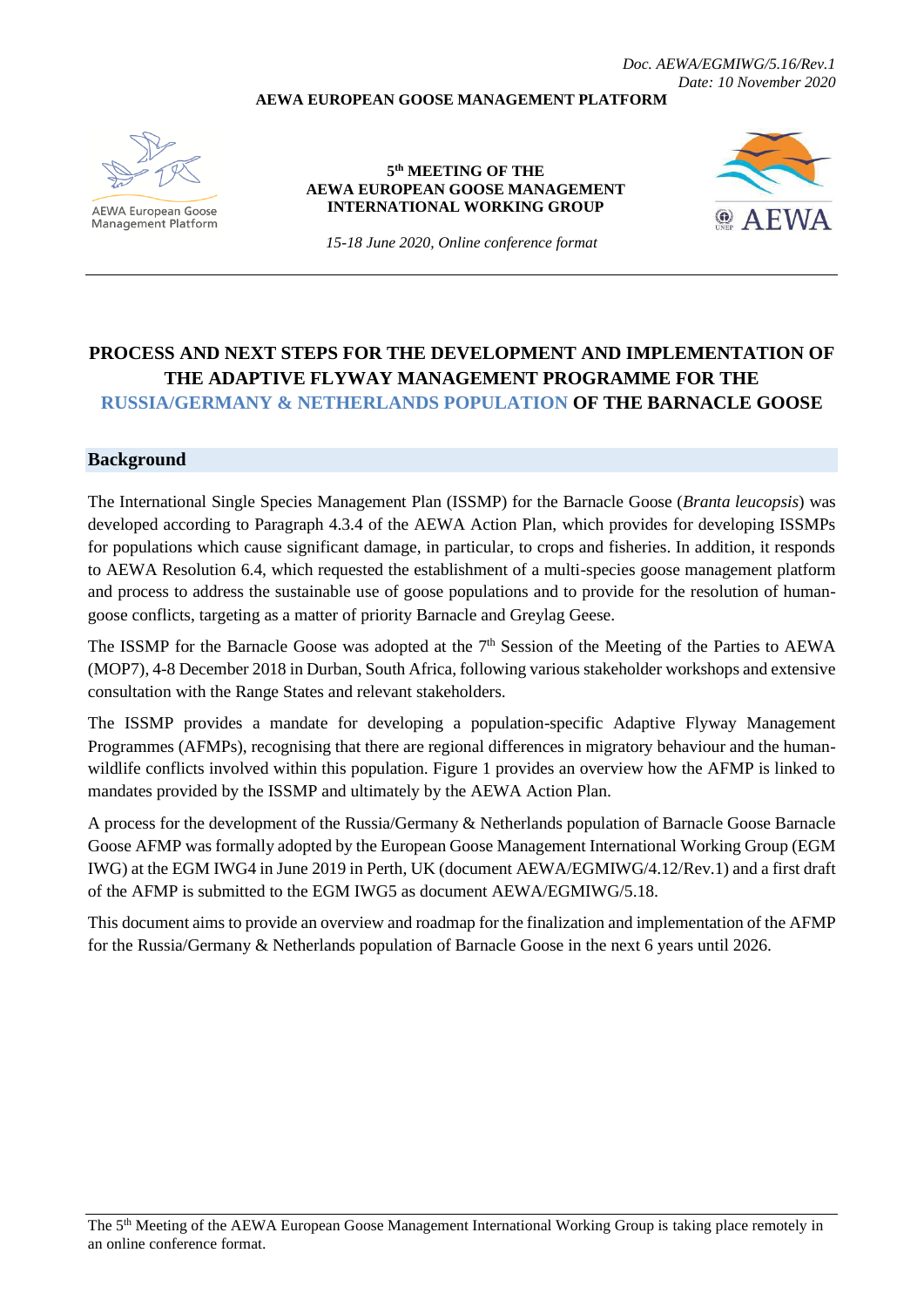

Figure 1. Link between Adaptive Flyway Management Programme (AFMP) and mandates by the AEWA International Single Species Management Plan (ISSMP) and the AEWA Action Plan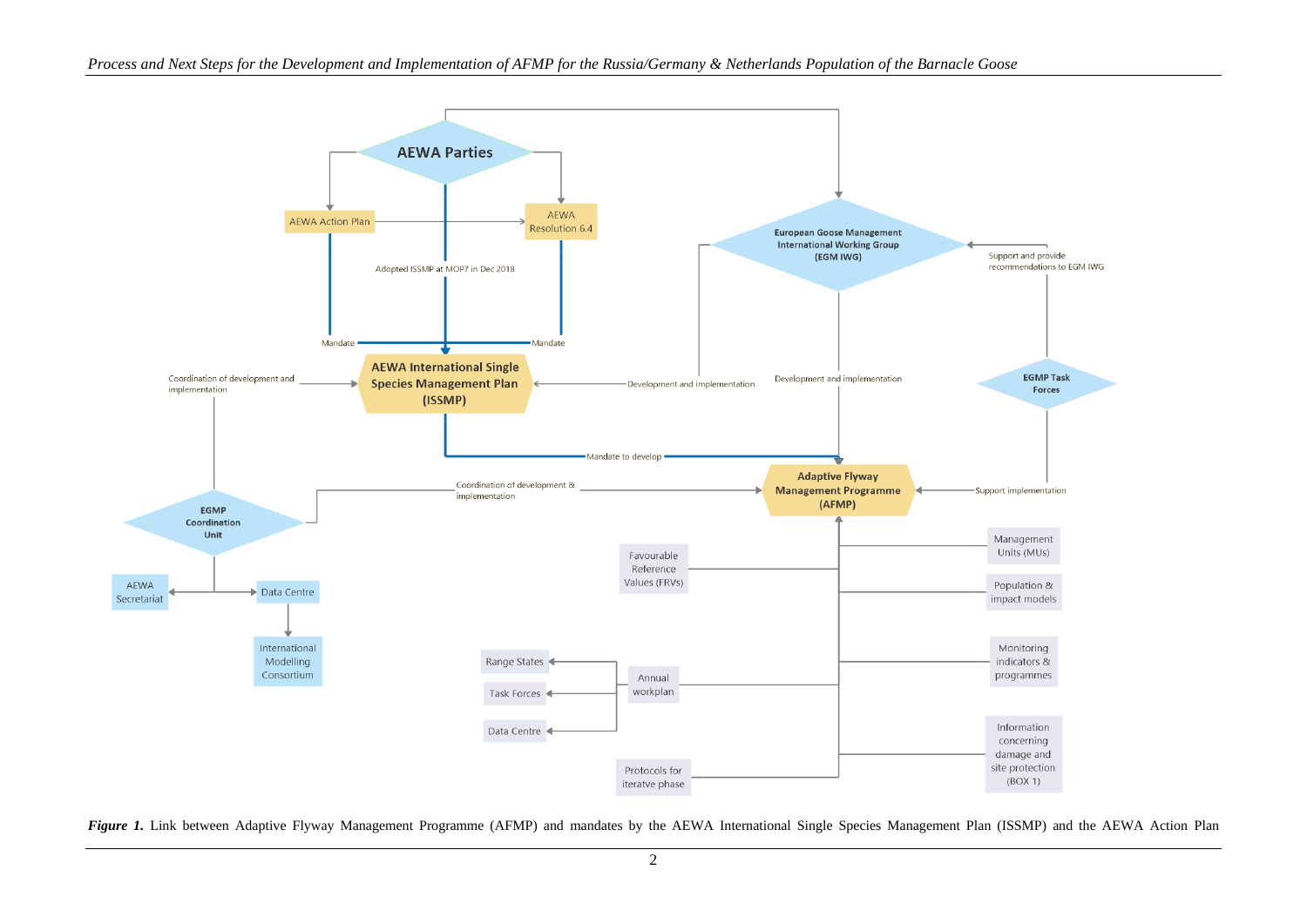## **Next Steps and Timeline**

The finalization and implementation of the AFMP requires a number of steps that are highly dependent on the timely availability of funding and human resources, to provide for a transparent management process informed by robust science.

Following the approval of the structure of the AFMP at EGM IWG4 in 2019, the development of the main body and its Annexes was initiated. At EGM IWG5, a first draft AFMP is submitted to the EGM IWG for approval (document AEWA/EGMIWG/5.18), pending the sections that are still under development until EGM IWG6 in June 2021 (see Table 1 below).

The timeline shown in Table 2 provides an overview of the envisaged process starting from the EGM IWG4 in June 2019 up until 2026, in which various elements of the AFMP can realistically be developed and delivered subject to the availability of resources.

The specific steps and the requirements at each state are described in detail in the AFMP itself (document AEWA/EGMIWG/5.18). Moreover, the detailed data needs for the dynamic management of the population are outlined in Chapters 4 and 5, as well as Annex 5 of the AFMP for the Russia/Germany & Netherlands population of Barnacle Goose (document AEWA/EGMIWG/5.18).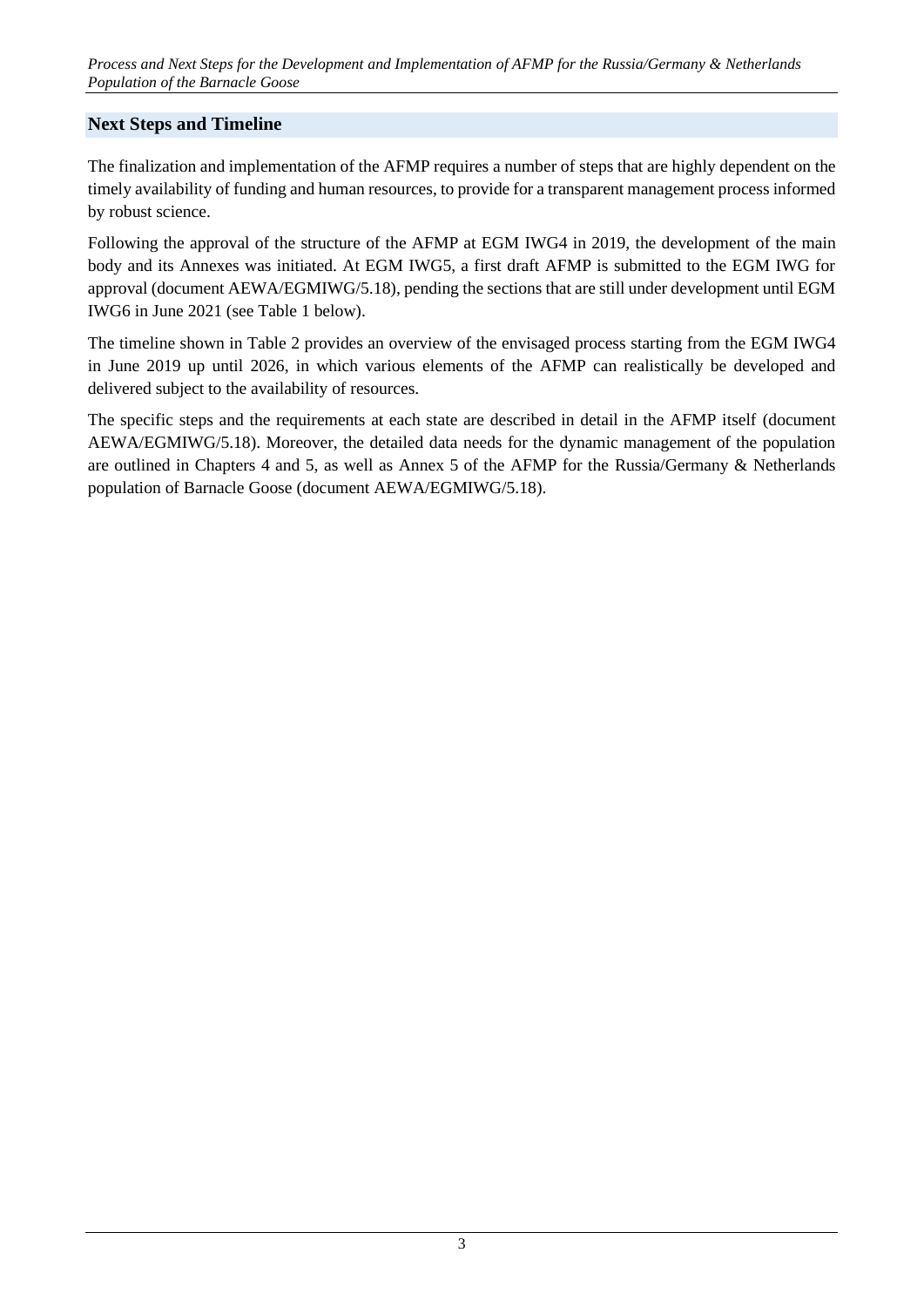| <b>Table 1.</b> Overview of the AFMP sections remaining to be developed, including the timeline, lead and resources required |  |
|------------------------------------------------------------------------------------------------------------------------------|--|
| (and secured).                                                                                                               |  |

| <b>Timeline</b>                         | Lead                                                            | <b>Resources required</b>                                                                                                                                                                                                                                                                                           |
|-----------------------------------------|-----------------------------------------------------------------|---------------------------------------------------------------------------------------------------------------------------------------------------------------------------------------------------------------------------------------------------------------------------------------------------------------------|
| June $2020 -$ (First<br>Draft)          | <b>EGMP</b> Consultant                                          | Costs covered by core budget of<br>the EGMP Secretariat                                                                                                                                                                                                                                                             |
| 31 December 2020                        | Range States who have not<br>provided this information yet      | n/a                                                                                                                                                                                                                                                                                                                 |
| By 15 June 2020                         | <b>EGMP</b> Data Centre                                         |                                                                                                                                                                                                                                                                                                                     |
| By 30 September                         | <b>Range States</b>                                             | n/a                                                                                                                                                                                                                                                                                                                 |
|                                         | <b>BG Task Force</b>                                            |                                                                                                                                                                                                                                                                                                                     |
|                                         | <b>Agriculture Task Force</b>                                   |                                                                                                                                                                                                                                                                                                                     |
| <b>By May 2021</b>                      | <b>EGMP</b> Data Centre                                         | EUR 43,392 provided by Germany<br>(for Barnacle Goose and Greylag<br>Goose)                                                                                                                                                                                                                                         |
| <b>TBD</b>                              | <b>EGMP Data Centre and Dutch</b><br><b>Research Consortium</b> | <b>TBD</b><br><b>Dutch Research Consortium</b><br>received EUR 45,000 from the<br>Dutch Government.<br>Full finding pending.                                                                                                                                                                                        |
| <b>By May 2021</b><br>(pending funding) | <b>EGMP Data Centre and Dutch</b><br><b>Research Consortium</b> | EUR 150,000 (shared between<br>Greylag Goose and Russian and<br><b>East Greenland Barnacle Goose</b><br>over 2 years) as well as Dutch<br>funding<br>The in-kind contribution of Dutch<br><b>Research Consortium is EUR</b><br>120,000 over 2020-2021 paid for<br>by the Dutch Government.<br>Full funding pending. |
|                                         | 2020                                                            |                                                                                                                                                                                                                                                                                                                     |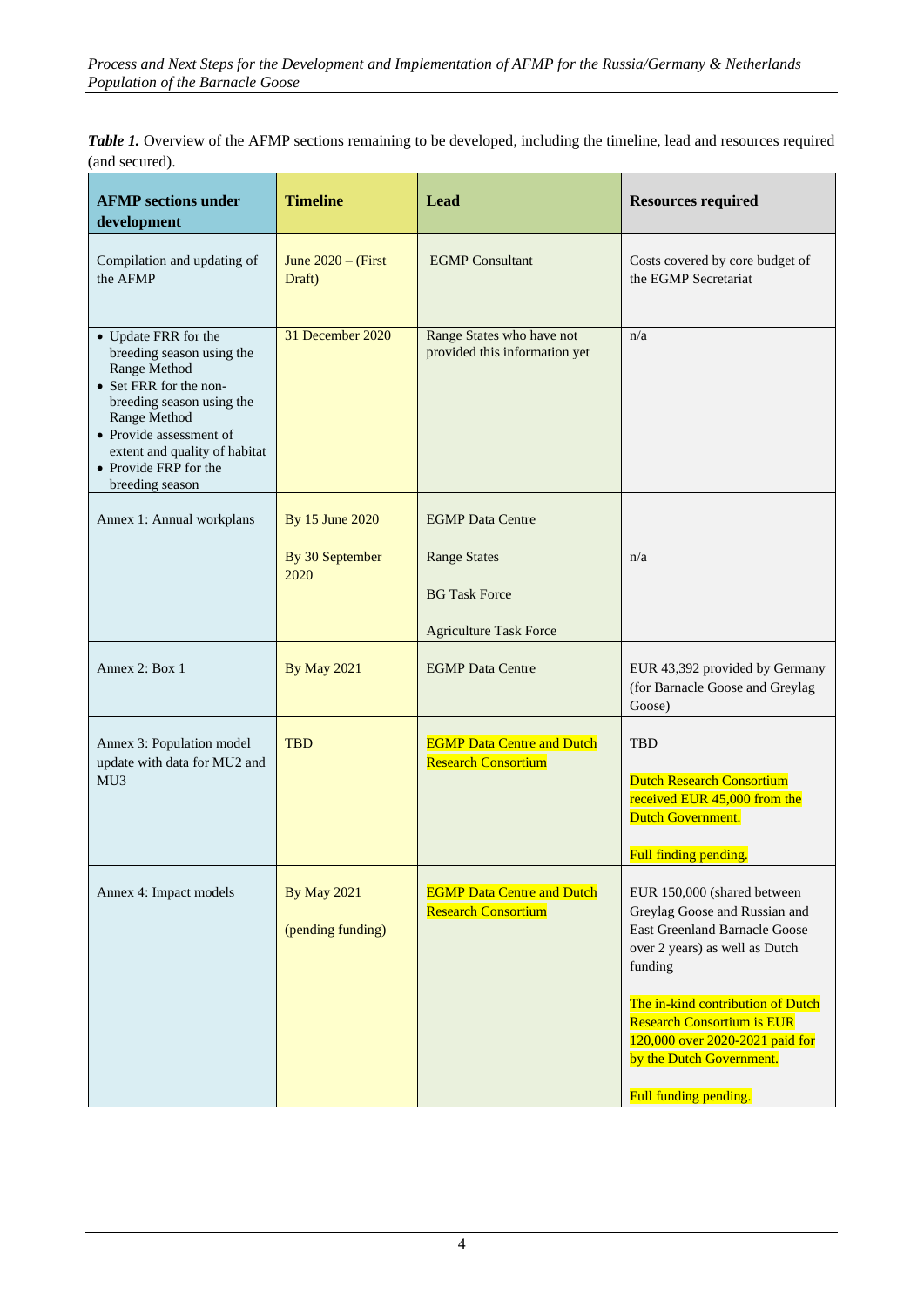| <b>Process</b>       | <b>EGM IWG4</b>     | <b>EGM IWG5</b>            | <b>EGM IWG6</b>  | <b>EGM IWG7</b>                     | <b>EGM IWG8</b>  | <b>EGM IWG9</b>  | <b>EGM IWG10</b>                    | <b>EGM IWG11</b> |
|----------------------|---------------------|----------------------------|------------------|-------------------------------------|------------------|------------------|-------------------------------------|------------------|
|                      | <b>June 2019</b>    | <b>June 2020</b>           | <b>June 2021</b> | <b>June 2022</b>                    | <b>June 2023</b> | <b>June 2024</b> | <b>June 2025</b>                    | <b>June 2026</b> |
| <b>AFMP</b>          | <b>AFMP</b> process | 1 <sup>st</sup> Draft AFMP | Review and       |                                     |                  |                  |                                     | Evaluation and   |
| development          | agreed              | ready for                  | adopt complete   |                                     |                  |                  |                                     | revision AFMP    |
|                      |                     | adoption                   | AFMP, including  |                                     |                  |                  |                                     |                  |
|                      |                     |                            | missing sections |                                     |                  |                  |                                     |                  |
|                      | MUs agreed          | FRVs agreed                | FRVs finalised   |                                     |                  |                  |                                     |                  |
|                      |                     |                            |                  |                                     |                  |                  |                                     |                  |
|                      |                     |                            | Population       |                                     |                  |                  |                                     |                  |
|                      |                     |                            | model (IPM)      |                                     |                  |                  |                                     |                  |
|                      |                     |                            | expanded to      |                                     |                  |                  |                                     |                  |
|                      |                     |                            | MUs 2 and 3      |                                     |                  |                  |                                     |                  |
|                      |                     |                            | Pilot impact     | Impact model                        |                  |                  |                                     |                  |
|                      |                     |                            | model developed  | expanded to 3<br>countries          |                  |                  |                                     |                  |
|                      |                     |                            | for 2 countries  |                                     |                  |                  |                                     |                  |
| <b>AFMP</b>          |                     | Annual                     | Review annual    | Review annual                       | Review annual    | Review annual    | Review annual                       | Review annual    |
| implementation       |                     | workplans                  | workplans        | workplans                           | workplans        | workplans        | workplans                           | workplans        |
|                      |                     | developed                  |                  |                                     |                  |                  |                                     |                  |
| <b>Indicators</b>    |                     | Collection of              | Collection of    | Collection of                       | Collection of    | Collection of    | Collection of                       | Collection of    |
|                      |                     | data for                   | data for         | data for                            | data for         | data for         | data for                            | data for         |
|                      |                     | indicators starts          | indicators       | indicators                          | indicators       | indicators       | indicators                          | indicators       |
|                      |                     |                            |                  |                                     |                  |                  | Reporting on all                    |                  |
|                      |                     |                            |                  |                                     |                  |                  | indicators                          |                  |
| <b>Management</b> of |                     |                            |                  | Evaluation of                       |                  |                  |                                     |                  |
| offtake /            |                     |                            |                  | potential bias in                   |                  |                  |                                     |                  |
| coordination of      |                     |                            |                  | offtake                             |                  |                  |                                     |                  |
| derogations          |                     |                            |                  | completed                           |                  |                  |                                     |                  |
|                      |                     |                            |                  | Assessment and<br>prediction of the |                  |                  | Assessment and<br>prediction of the |                  |
|                      |                     |                            |                  | cumulative                          |                  |                  | cumulative                          |                  |
|                      |                     |                            |                  | impact of offtake                   |                  |                  | impact of offtake                   |                  |

*Table 2*. Overview of the next steps and timeline for the finalization and the implementation of the AFMP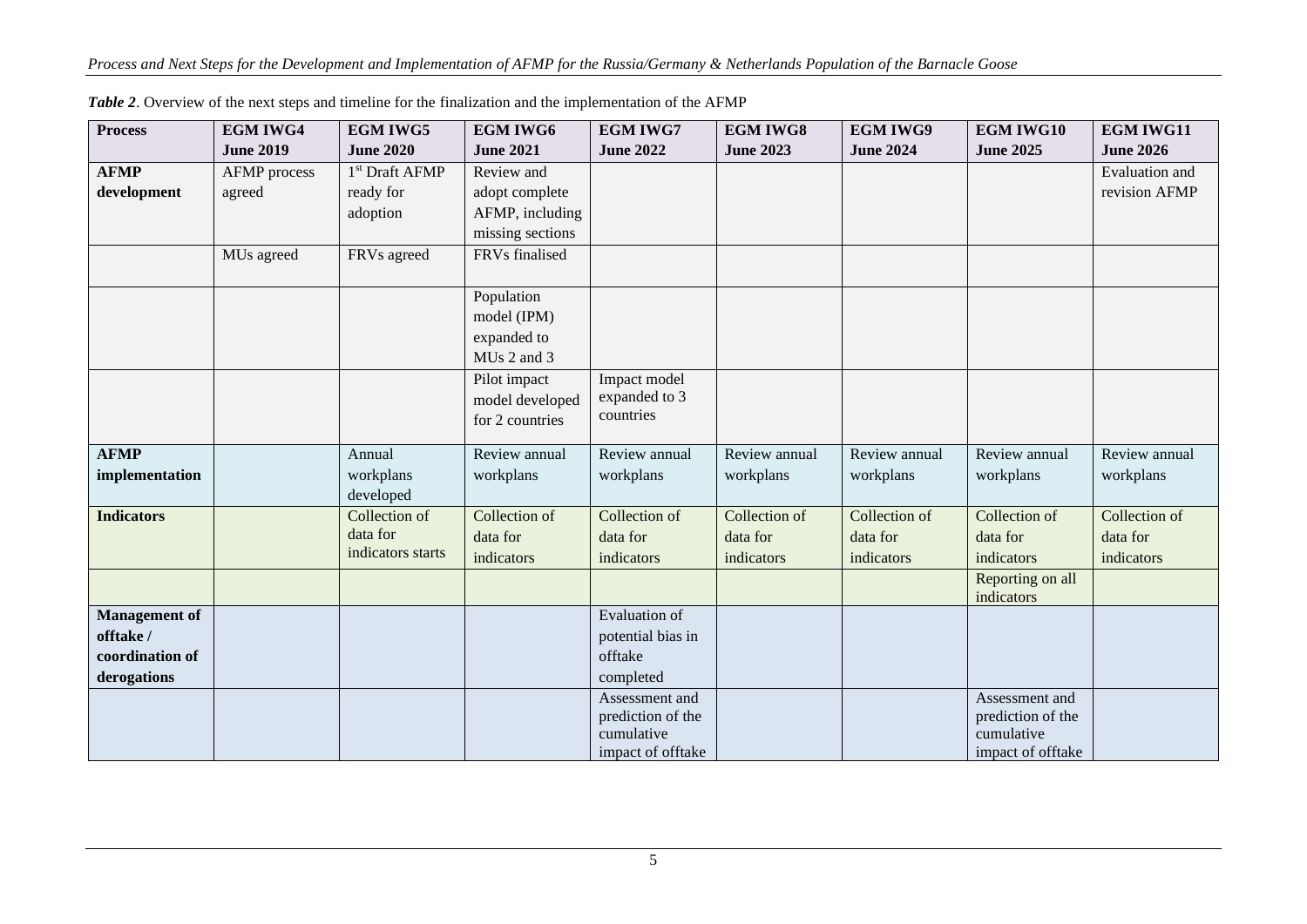*Process and Next Steps for the Development and Implementation of AFMP for the Russia/Germany & Netherlands Population of the Barnacle Goose*

| <b>Process</b> | <b>EGM IWG4</b>  | <b>EGM IWG5</b>  | <b>EGM IWG6</b>         | <b>EGM IWG7</b>  | <b>EGM IWG8</b>  | <b>EGM IWG9</b>         | <b>EGM IWG10</b> | <b>EGM IWG11</b> |
|----------------|------------------|------------------|-------------------------|------------------|------------------|-------------------------|------------------|------------------|
|                | <b>June 2019</b> | <b>June 2020</b> | <b>June 2021</b>        | <b>June 2022</b> | <b>June 2023</b> | <b>June 2024</b>        | <b>June 2025</b> | <b>June 2026</b> |
|                |                  |                  |                         | Systematic       |                  |                         |                  |                  |
|                |                  |                  |                         | monitoring       |                  |                         |                  |                  |
|                |                  |                  |                         | programme in     |                  |                         |                  |                  |
|                |                  |                  |                         | place            |                  |                         |                  |                  |
|                |                  |                  | January counts          | January counts   | January counts   | January counts          | January counts   | January counts   |
|                |                  |                  |                         |                  |                  |                         |                  |                  |
|                |                  | July counts in   | Roll-out July           |                  |                  | July counts in          |                  |                  |
|                |                  | countries with   | counts in each          |                  |                  | MU <sub>s</sub> 2 and 3 |                  |                  |
|                |                  | existing schemes | Range States of         |                  |                  |                         |                  |                  |
|                |                  |                  | MU <sub>s</sub> 2 and 3 |                  |                  |                         |                  |                  |
|                |                  |                  | Reporting               | Reporting        | Reporting        | Reporting               | Reporting        | Reporting        |
|                |                  |                  | offtake for             | offtake          | offtake          | offtake                 | offtake          | offtake          |
|                |                  |                  | 2020/2021               | For derogation   | For derogation   | For derogation          | For derogation   | For derogation   |
|                |                  |                  |                         | per month        | per month        | per month               | per month        | per month        |
|                |                  |                  | Crippling rate          | Crippling rate   | Crippling rate   | Crippling rate          | Crippling rate   | Crippling rate   |
|                |                  |                  | monitoring              | monitoring       | monitoring       | monitoring              | monitoring       | monitoring       |